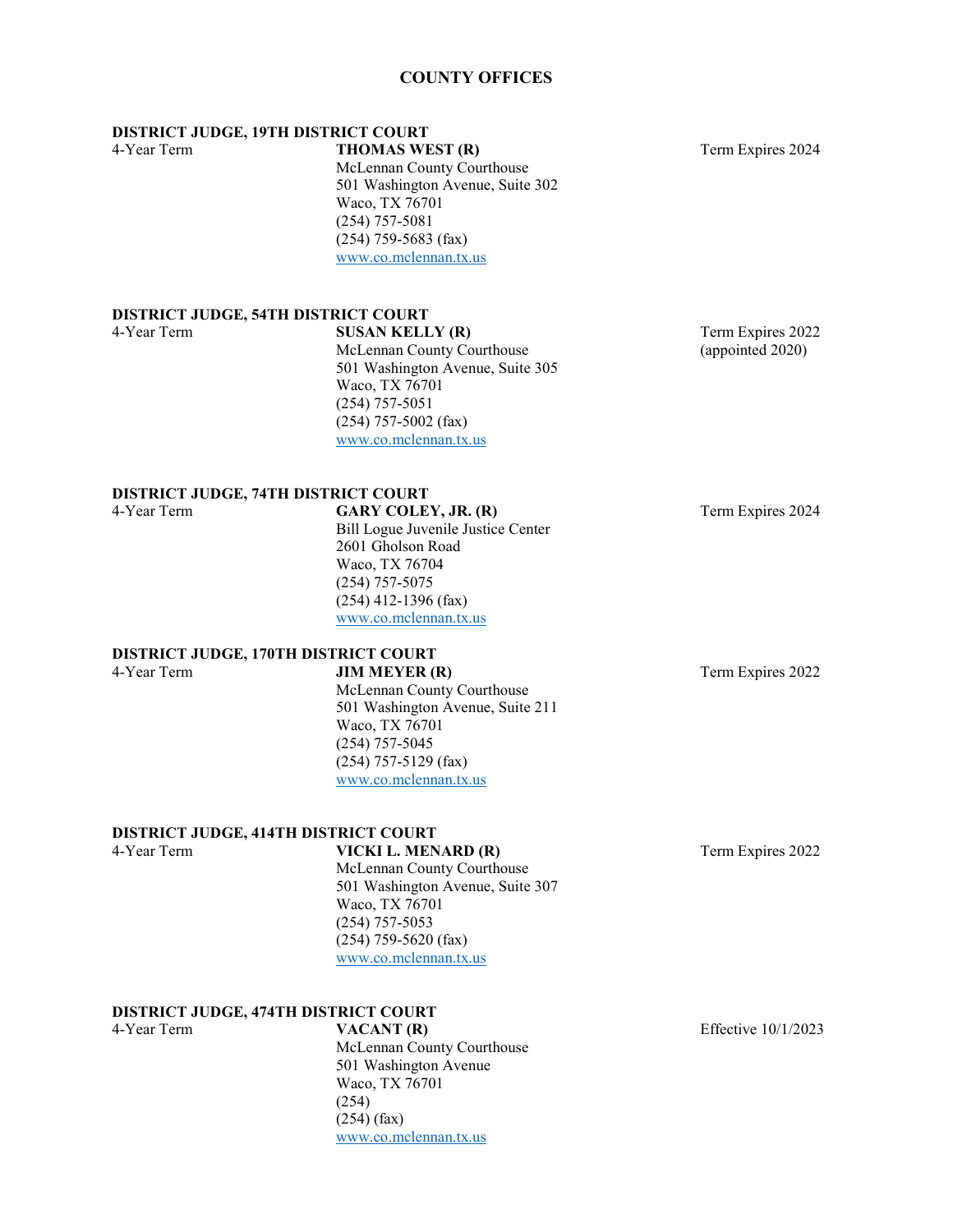#### **CRIMINAL DISTRICT ATTORNEY**

| 4-Year Term                                     | <b>BARRY JOHNSON (R)</b><br>McLennan County Courthouse Annex<br>219 North 6th Street, Suite 200<br>Waco, TX 76701<br>$(254)$ 757-5084<br>$(254)$ 757-5021 (fax)<br>www.co.mclennan.tx.us                                                        | Term Expires 2022  |
|-------------------------------------------------|-------------------------------------------------------------------------------------------------------------------------------------------------------------------------------------------------------------------------------------------------|--------------------|
| <b>COUNTY JUDGE</b>                             |                                                                                                                                                                                                                                                 |                    |
| 4-Year Term                                     | <b>SCOTT M. FELTON (R)</b><br>McLennan County Courthouse<br>501 Washington Avenue, Room 214<br>Waco, TX 76701<br>$(254)$ 757-5049<br>$(254)$ 757-5196 (fax)<br>Mailing Address<br>P.O. Box 1728<br>Waco, TX 76703-1728<br>www.co.mclennan.tx.us | Term Expires 2022  |
| <b>COUNTY COURT AT LAW NO. 1</b><br>4-Year Term | VIKRAM "VIK" DEIVANAYAGAM (R)                                                                                                                                                                                                                   |                    |
| <b>COUNTY COURT AT LAW NO. 2</b>                | McLennan County Courthouse<br>501 Washington Avenue, Room 210<br>Waco, TX 76701<br>$(254)$ 757-5030<br>$(254)$ 757-5013 (fax)<br>www.co.mclennan.tx.us                                                                                          | Term Expires 2022  |
| 4-Year Term                                     | THOMAS BRADLEY "BRAD" CATES (R)<br>McLennan County Courthouse<br>501 Washington Avenue, Room 210<br>Waco, TX 76701<br>$(254)$ 757-5030<br>$(254)$ 757-5013 (fax)<br>www.co.mclennan.tx.us                                                       | Term Expires 2022  |
| <b>COUNTY COURT AT LAW NO. 3</b>                |                                                                                                                                                                                                                                                 | Effective 9/1/2021 |
| 4-Year Term                                     | <b>RYAN LUNA (R)</b><br>McLennan County Courthouse<br>501 Washington Avenue, Room 210<br>Waco, TX 76701<br>$(254)$ 757-5030<br>$(254)$ 757-5013 (fax)<br>www.co.mclennan.tx.us                                                                  | Term Expires 2022  |

# **DISTRICT CLERK**

#### **4-4-Year Term Expires 2022** Term Expires 2022

McLennan County Courthouse Annex 501 Washington Avenue, Suite 300 Waco, TX 75701 (254) 757-5054 (Criminal Division) (254) 757-5057 (Civil Division) [www.co.mclennan.tx.us](http://www.co.mclennan.tx.us/)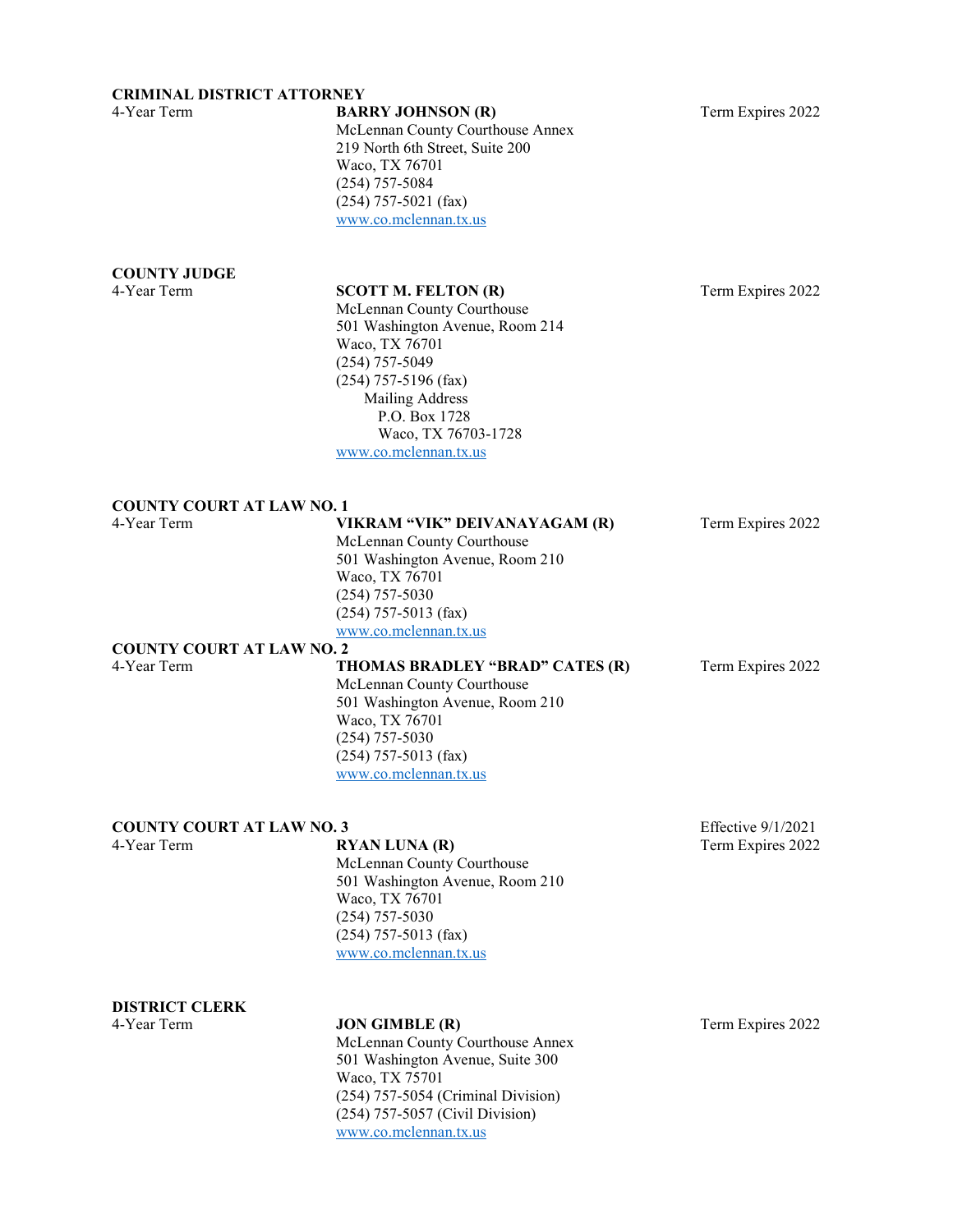McLennan County Records Building 215 North 5th Street, Room 223 (A & B) Waco, TX 76701 (254) 757-5078 (254) 757-5146 (fax) Mailing Information P.O. Box 1727 Waco, TX 76703 [www.co.mclennan.tx.us](http://www.co.mclennan.tx.us/)

# **COUNTY TREASURER**

#### **BILL HELTON (R)** Term Expires 2022

McLennan County Records Building 215 North 5th Street, Suite 226 Waco, TX 76701 (254) 757-5020 (254) 759-2832 (fax) [www.co.mclennan.tx.us](http://www.co.mclennan.tx.us/)

#### **COUNTY SHERIFF**

### 4-Year Term **PARNELL McNAMARA (R)** Term Expires 2024

901 Washington Avenue Waco, TX 76701 (254) 757-5095 (254) 757-5091 (fax) [www.co.mclennan.tx.us](http://www.co.mclennan.tx.us/)

### **COUNTY TAX ASSESSOR-COLLECTOR**

### 4-Year Term **RANDY H. RIGGS (R)** Term Expires 2024

McLennan County Records Building 215 North 5th Street, Suite 118 Waco, TX 75701 (254) 757-5130 (254) 757-2666 (fax) Mailing Information P.O. Box 406 Waco, TX 76703 [www.co.mclennan.tx.us](http://www.co.mclennan.tx.us/)

# **COUNTY COMMISSIONER, PRECINCT 1**

**JAMES A. (JIM) SMITH (R)** Term Expires 2024

McLennan County Records Building 215 North 5th Street, Suite 125 Waco, TX 76701 (254) 757-5061 (254) 757-5007 (fax) Mailing Information P.O. Box 648 Waco, TX 76703-0648 [www.co.mclennan.tx.us](http://www.co.mclennan.tx.us/)

Voting Precincts: 3, 8, 13, 15, 16, 21, 25, 26, 28, 29, 31, 43, 49, 50, 56, 57, 59, 60, 74, 75, 76, 77, 90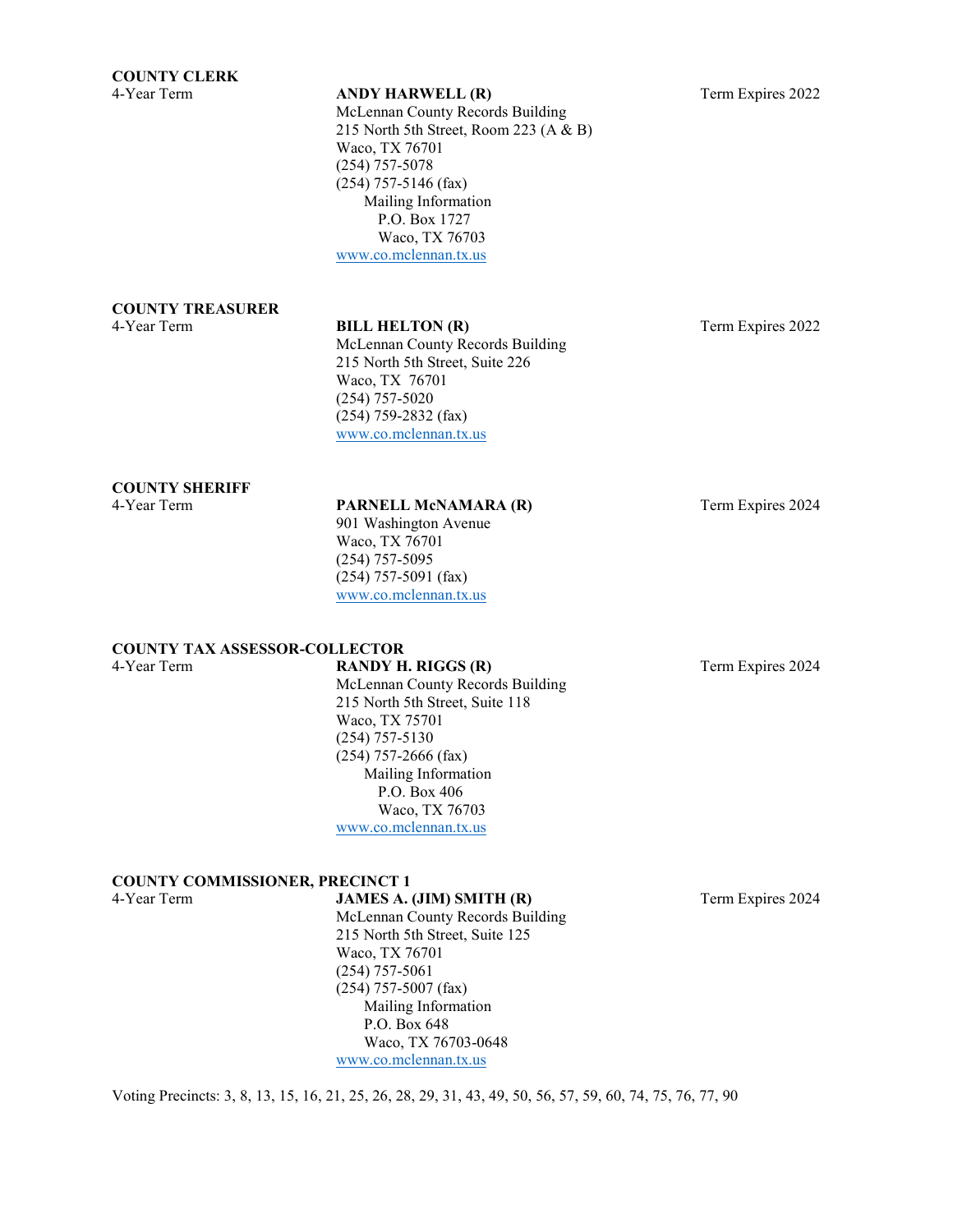#### **COUNTY COMMISSIONER, PRECINCT 2**

4-Year Term **PATRICIA (PAT) CHISHOLM-MILLER (D)** Term Expires 2022 McLennan County Records Building 215 North 5th Street, Suite 125 Waco, TX 76701 (254) 757-5062 (254) 757-5007 (fax) Mailing Information P.O. Box 648 Waco, TX 76703-0648 [www.co.mclennan.tx.us](http://www.co.mclennan.tx.us/)

Voting Precincts: 1, 2, 4, 5, 6, 7, 9, 10, 12, 14, 18, 20, 22, 24, 27, 39, 42, 48, 69, 70, 71, 72, 73, 85, 86, 89

#### **COUNTY COMMISSIONER, PRECINCT 3**

4-Year Term **WILL JONES (R)** Term Expires 2024 McLennan County Records Building 215 North 5th Street, Suite 125 Waco, TX 76701 (254) 757-5063 (254) 757-5007 (fax) Mailing Information P.O. Box 648 Waco, TX 76703-0648 [www.co.mclennan.tx.us](http://www.co.mclennan.tx.us/)

Voting Precincts: 11, 17, 30, 32, 33, 34, 35, 36, 37, 38, 40, 41, 45, 46, 47, 52, 53, 54, 58, 64, 65, 66, 67, 68, 84, 87, 88

### **COUNTY COMMISSIONER, PRECINCT 4**

**4-4-Year Term Expires 2022** Term Expires 2022 McLennan County Records Building 215 North 5th Street, Suite 125 Waco, TX 76701 (254) 757-5064 (254) 757-5007 (fax) Mailing Information P.O. Box 648 Waco, TX 76703-0648 [www.co.mclennan.tx.us](http://www.co.mclennan.tx.us/)

Voting Precincts: 19, 23, 44, 51, 55, 61, 62, 63, 78, 79, 80, 81, 82, 83, 91

#### **PER COMMISSIONSERS' COURT ORDER EFFECTIVE JUNE 23, 2014 ALL JUSTICE OF THE PEACE AND CONSTABLE OFFICES WERE ABOLISHED AND NEW ONES CREATED. ALL OFFICES WERE ON THE NOVEMBER 4, 2014 BALLOT FOR A FOUR (4) YEAR TERM OF OFFICE, PRECINCTS LISTED BELOW EACH OFFICE REPRESENT THE NEW CREATED DISTRICTS.**

|             | <b>JUSTICE OF THE PEACE, PRECINCT 1, PLACE 1</b> |                   |
|-------------|--------------------------------------------------|-------------------|
| 4-Year Term | <b>DIANNE HENSLEY (R)</b>                        | Term Expires 2022 |
|             | McLennan County Courthouse                       |                   |
|             | 501 Washington Avenue, Suite 104-D               |                   |
|             | Waco, TX 76701                                   |                   |
|             | $(254)$ 757-5040                                 |                   |
|             | $(254)$ 714-2899 (fax)                           |                   |

Voting Precincts: 1, 3, 11, 15, 16, 18, 19, 22, 23, 24, 27, 29, 30, 31, 32, 33, 34, 36, 37, 38, 40, 41, 42, 45, 46, 47, 48, 50, 51, 52, 55, 59, 60, 61, 62, 71, 72, 73, 74, 75, 76, 91

[www.co.mclennan.tx.us](http://www.co.mclennan.tx.us/)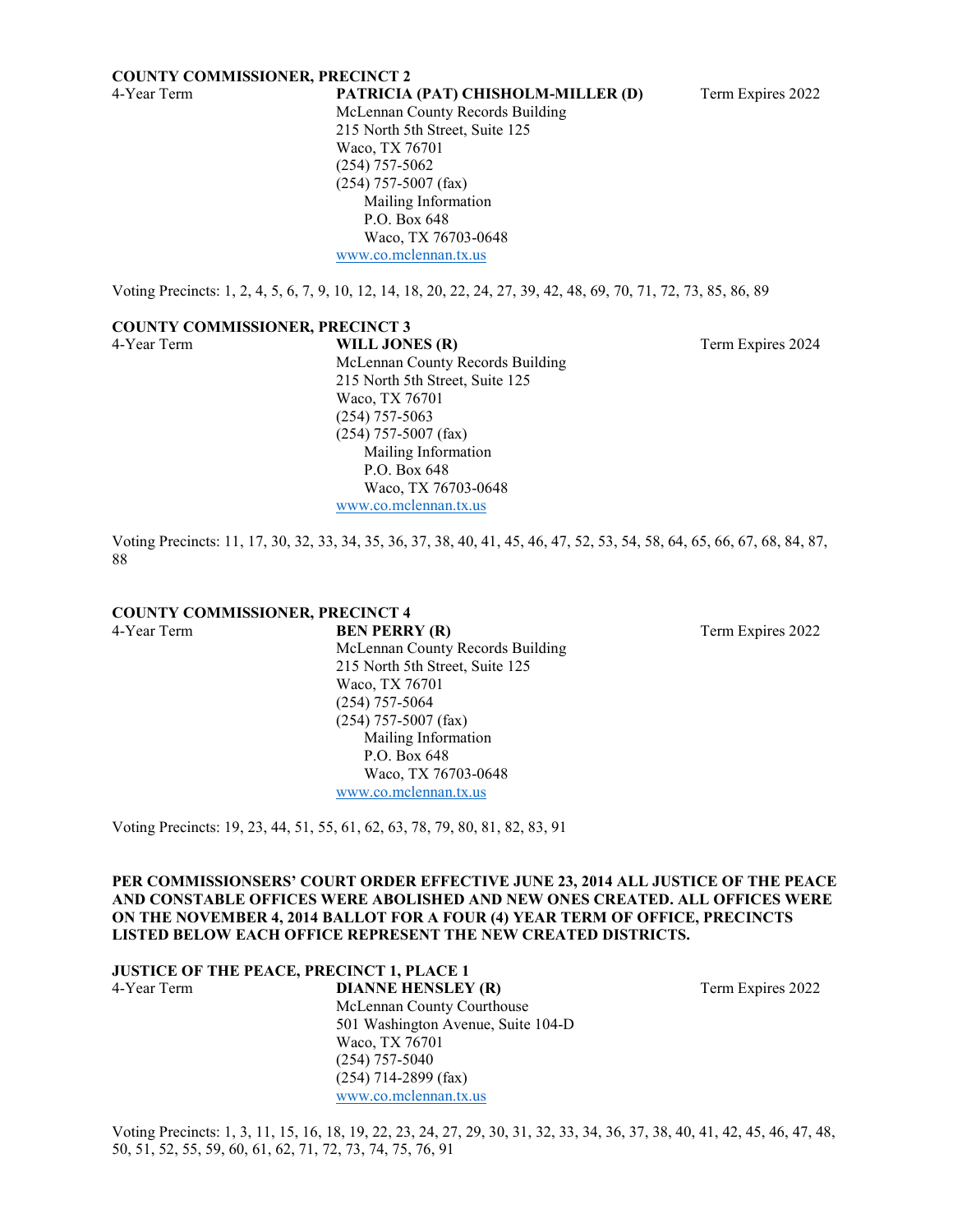### **JUSTICE OF THE PEACE, PRECINCT 1, PLACE 2**<br>4-Year Term **WALTER H. (PETE**

McLennan County Courthouse 501 Washington Avenue, Suite 108 Waco, TX 76701 (254) 757-5128 (254) 757-5035 (fax) [www.co.mclennan.tx.us](http://www.co.mclennan.tx.us/)

Voting Precincts: 1, 3, 11, 15, 16, 18, 19, 22, 23, 24, 27, 29, 30, 31, 32, 33, 34, 36, 37, 38, 40, 41, 42, 45, 46, 47, 48, 50, 51, 52, 55, 59, 60, 61, 62, 71, 72, 73, 74, 75, 76, 91

#### **JUSTICE OF THE PEACE, PRECINCT 2**

4-Year Term **JAMES E. LEE, JR. (D)** Term Expires 2022 Kelly-Napier Justice Center 929 Elm Street Waco, TX 76704 (254) 752-9353 (254) 752-9526 (fax) [www.co.mclennan.tx.us](http://www.co.mclennan.tx.us/)

Voting Precincts: 10, 12, 13, 14, 20, 21, 39, 43, 85, 86, 89, 90

#### **JUSTICE OF THE PEACE, PRECINCT 3** 4-Year Term **DAVID W. PAREYA (R)** Term Expires 2022

201 North Reagan West, TX 76691 (254) 826-3341 (254) 826-3595 (fax) Mailing Information P.O. Box 495 West, TX 76691 [www.co.mclennan.tx.us](http://www.co.mclennan.tx.us/)

Voting Precincts: 17, 53, 58, 64, 65, 66, 67, 68, 69, 70, 84, 87, 88

#### **JUSTICE OF THE PEACE, PRECINCT 4**

415 North Johnson McGregor, TX 76657 (254) 759-7558 (254) 840-9748 (fax) [www.co.mclennan.tx.us](http://www.co.mclennan.tx.us/)

Voting Precincts: 44, 54, 63, 77, 78, 79, 80, 81, 82, 83

#### **JUSTICE OF THE PEACE, PRECINCT 5**

4-Year Term **FERNANDO M. VILLARREAL (D)** Term Expires 2022 1800 Richter Avenue, Suite A Waco, TX 76711 (254) 752-4242 (254) 752-0227 (fax) [www.co.mclennan.tx.us](http://www.co.mclennan.tx.us/)

Voting Precincts: 2, 4, 5, 6, 7, 8, 9, 25, 26, 28, 35, 49, 56, 57

4-Year Term **WALTER H. (PETE) PETERSON (R)** Term Expires 2022

4-Year Term **BRIAN RICHARDSON (R)** Term Expires 2022